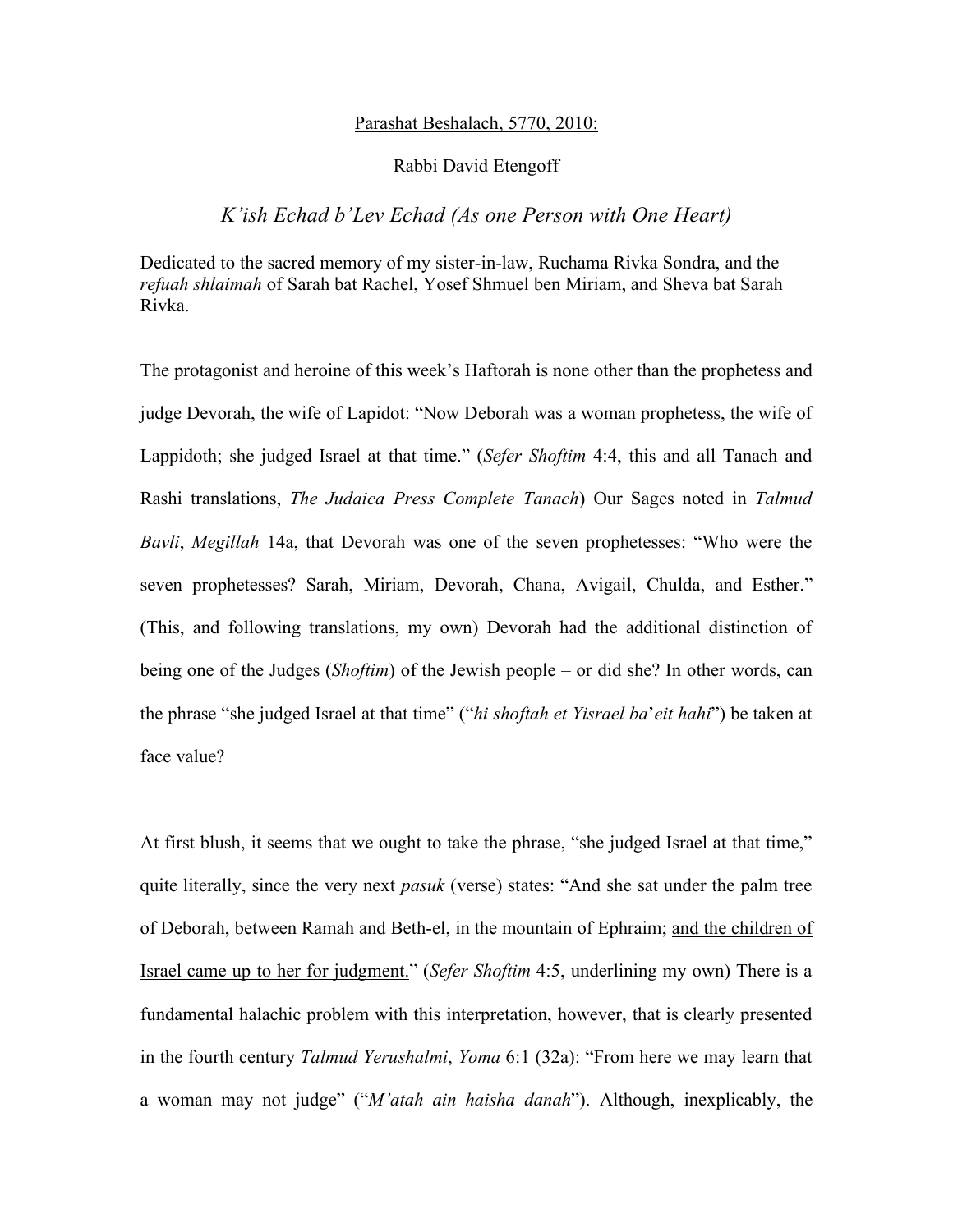Rambam (1135-1204) does not include this ruling explicitly in his *Mishneh Torah*, it is found nearly verbatim in Rabbi Yaakov ben Asher's (1270-1340) seminal work of Jewish Law entitled "*Arba'ah Turim*" and in Rabbi Yosef Karo's (1488-1575) *Shulchan Aruch*, *Choshen Mishpat*, *Hilchot Dayanim* 7:4: "A woman is disqualified from judging" ("*Ishah pasulah l'don*"). Given this clear-cut ruling, we must once again ask the simple and straightforward question: "Was Devorah really a judge?" The answer, as in many areas of *Halacha* (Jewish Law) and *Hashkafa* (Jewish Theology), is a resounding, "It depends who you ask."

Tosafot, Rashi's (1040-1105) 12-14<sup>th</sup> centuries students and disciples, discussed Devorah's status in a number of different *masechtot* (tractates) of the Talmud. One such source is *Talmud Bavli Gittin* 88b s.v. *v'lo lifni hedyotot*. Initially, Tosafot opines that the phrase from *Sefer Shoftim* "she judged Israel at that time," should not be taken literally, since it is entirely possible that its real meaning is "… perhaps she never rendered judgment at all, and [instead] she instructed [the judges] as to what the legal decisions ought to be." According to this view, although Devorah was a legal scholar who discussed cases with members of various *batai din* (Jewish courts), she was not an actual judge. It should be noted that this view is stated explicitly by Rabbi Yaakov ben Asher in the above-cited section of the *Arba'ah Turim*. In contrast, Tosafot's second approach suggests that Devorah was a practicing judge and that her mandate to judge had come directly from the Almighty: "Alternately, perhaps they [the Jewish people] had accepted her juridical authority upon themselves because of [a Divine pronouncement] from the *Schechinah* (G-d's immanent presence)." (Op. cit.)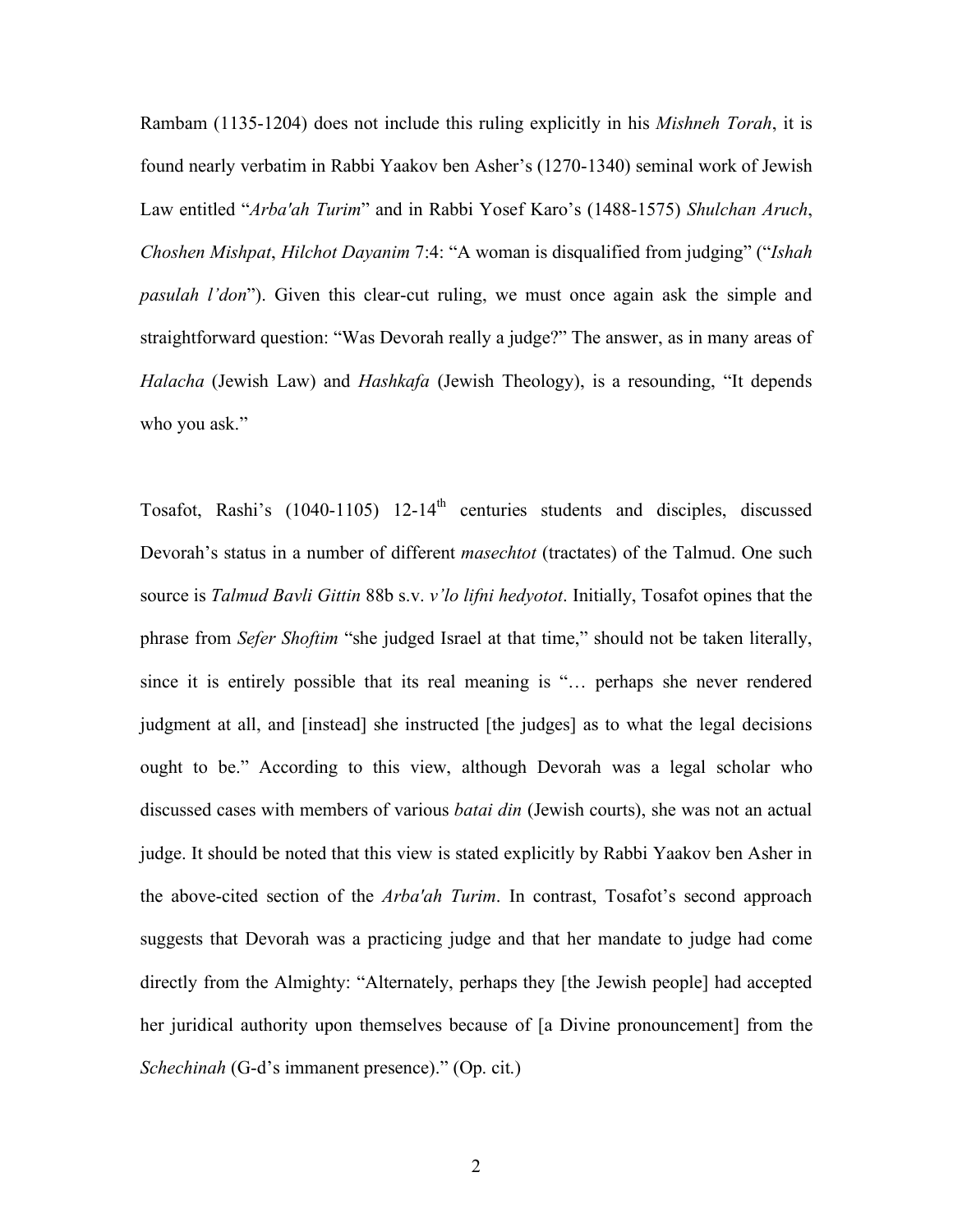Devorah as a judge in practice – based upon Divine mandate - finds further support in a previously cited Gemara, *Talmud Bavli*, *Megillah* 14a, in one of the explanations of the phrase "And she sat under the palm tree of Deborah…" Therein our Sages teach us: "Just as this palm tree has but one heart [Rashi: a central growing point] so, too, did the Jewish people of that generation have but one heart (*lev echad*) directed to their Father in Heaven." This explanation is particularly fascinating in that Devorah's universal acceptance as a judge for *Klal Yisrael* (he Jewish people) took place precisely because the heart of the Jewish people was unanimously directed to *Avinu she'b'shamayim* (our Father in Heaven).

 The above-found interpretation parallels another great moment in our people's history when we also stood united with one heart directed to G-d, namely, the awe inspiring Revelation at Mount Sinai: "They journeyed from Rephidim, and they arrived in the desert of Sinai, and they encamped in the desert, and Israel encamped there opposite the mountain." (*Sefer Shemot* 19:2, underlining my own) Rashi, basing himself on *Mechilta d*'*Rabbi Yishmael*, *Yitro*, *Masechta d*'*b'Chodesh*, *Parasha* 1, notes that the phrase "and Israel encamped" is written in the singular rather than the plural that is found in the rest of the verse: **and Israel encamped there**: "Heb. *vayichan* [the singular form, denoting that they encamped there] as one man with one heart (*k*'*ish echad b*'*lev echad*), but all the other encampments were [divided] with complaints and with strife." It seems, therefore, that when we were united *k*'*ish echad b'lev echad* at *Har Sinai* (Mount Sinai), nothing was impossible – even lowly and finite man was capable of encountering the infinite and ineffable Creator of the Universe.